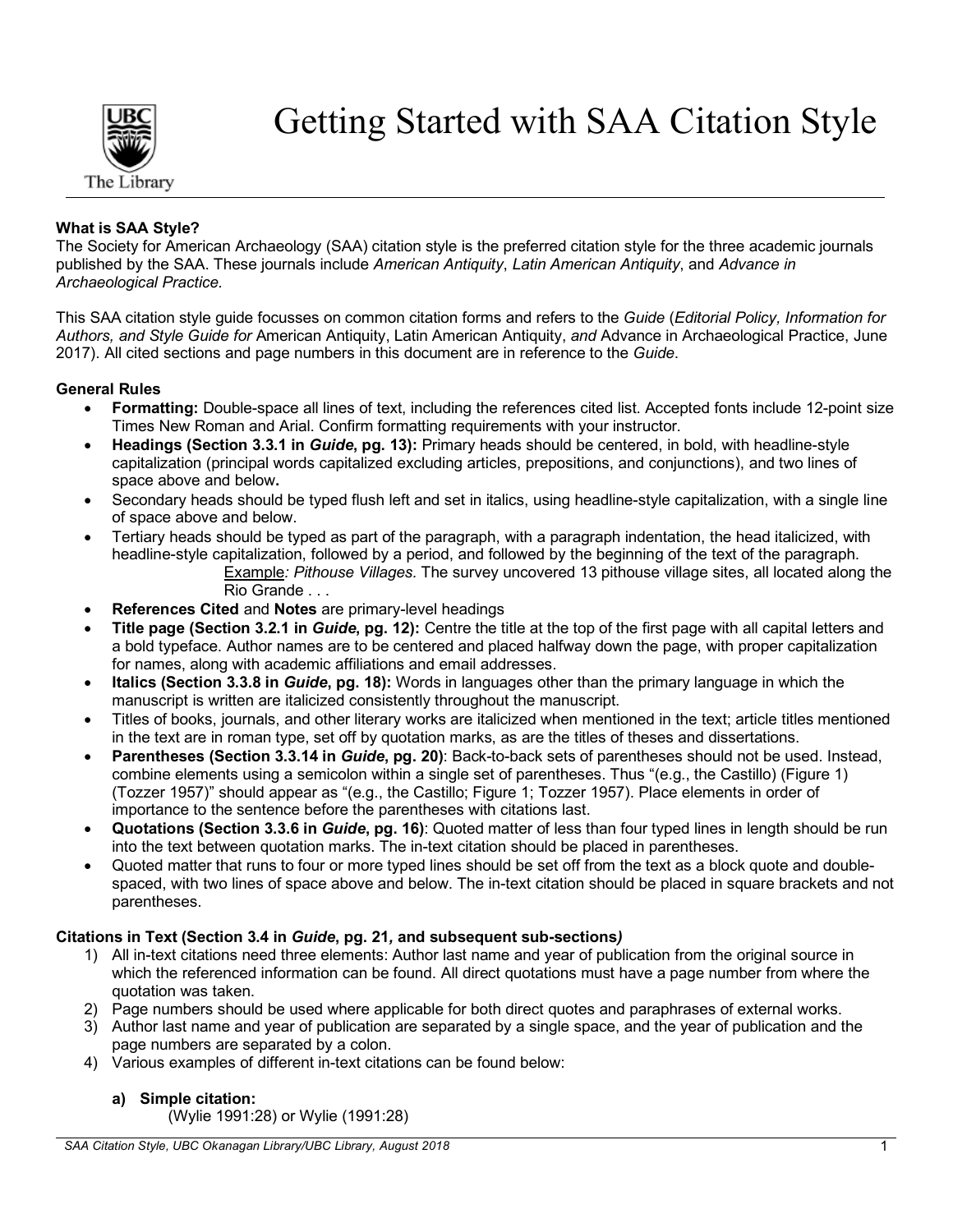Note: For authors with two surnames, as is usually the case in Spanish-speaking countries, use both surnames in the citation.

**b) Citing a work with two authors:**

(Lipe and Varien 1999:137-138) or Lipe and Varien (1999:137-138)

#### **c) Citing a work with three or more authors:**

(Cobean et al. 1991:43) or Cobean and others (1991:43)

Note: Use of "et al." is limited to in-text citations. The only time all names should be listed for a paper with three or more authors in a text citation is when a person is senior author of more than one jointly authored item in the same year.

*Example*: Barnosky, Anderson, and Bartlein (1987) and Barnosky, Grimm, and Wright (1987) would appear as shown, not as Barnosky et al. (1987a, 1987b). Whereas the use of et al. is permissible in in-text citations, in the References Cited section all names must be listed following the senior author's name.

- **d) Two or more references by same author from different years:** (Fox 1986:26, 1991:46)
- **e) Two or more references by same author in same year:** (Jones 1972a:44, 1972b:23-25)
- **f) Several works with different authors cited in one place:** (Ashmore 1986:29; Coe 1965:52-55; de Montmollin 1988:138; Friedl et al. 1990:21-25; Schele 1986:23)

#### **g) Government agency, company, or similar entity as author:**

(United States Department of Agriculture, Soil Conservation Service [USDA, SCS] 1975)

Note: State the complete name of the agency, company, etc., as with any other citation, but if the citation will occur more than once in the text, then abbreviate names to their commonly accepted acronyms and place in brackets. Subsequent citations in the text will be, e.g., (USDA,SCS 1975) or USDA, SCS (1975).

#### **h) No author specified:**

Cite the group or agency issuing the report or the publisher. (United Nations 1963:7), (Committee on Ethics 1977:3)

#### **i) Newspapers:**

(The Vancouver Sun [TVS], 10 September 1990:[page numbers, if available])

Note: After first mention, simply use TVS with date and page numbers.

#### **j) Web pages and electronic documents:**

- Treat web pages, electronic documents, and open data as published data, but cite the document accordingly as a single- or multiple-authored document or as one produced by a group or agency (no author specified). For example: (Glascock 2001; Shackley 2001) or Glascock (2001), Shackley (2001)
- For a group citation use: (Northwest Research Obsidian Studies Laboratory 2001) or Northwest Research Obsidian Laboratories (2001)
- If no author or date can be determined, use name of the website as the author, and the year in which you looked at the page for the date.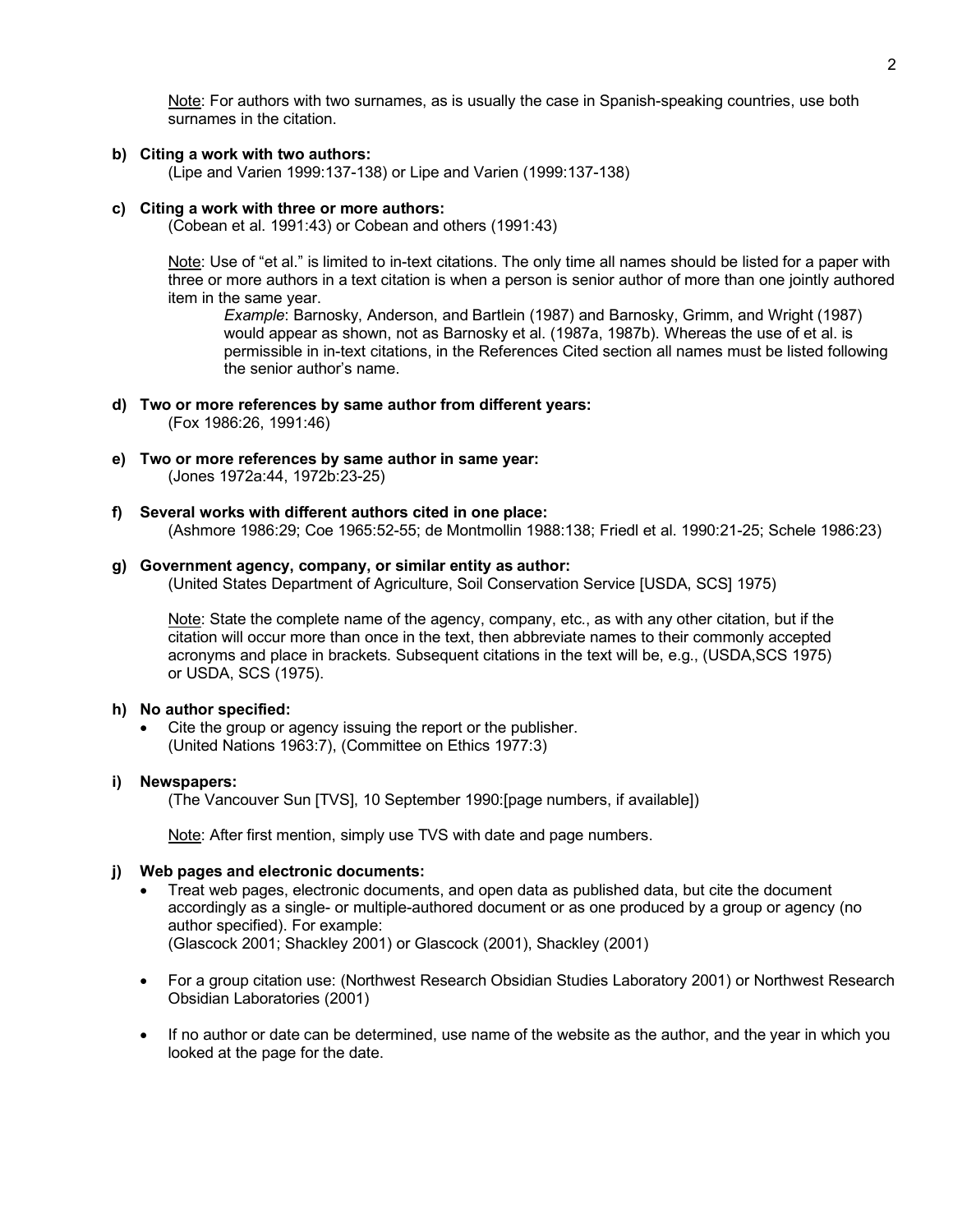#### **References Cited List (Section 3.11 in** *Guide***, pg. 31)**

- 1) The reference section begins a new page, under the primary heading References Cited, and must be **doublespaced** throughout. The examples that follow are single-spaced to conserve paper.
- 2) All references cited in the text must appear in the References Cited section list (except for personal communications and primary-source materials), and all entries in the list must be cited in the text.
- 3) Arrange the parts of each reference in the general order: author(s), date, title (and subtitle if applicable), publisher, location of publisher.
- 4) Alphabetize the references cited section by the last names of authors.
- 5) List authors on their own line, starting with primary author's last name followed by first name. Additional authors should be listed by their first names followed by their last names and should be arranged alphabetically by last name and separated by commas.
- 6) Multiple references from the same author(s) should be grouped together, with the name of the author or group of authors appearing only once in the References Cited list.
- 7) The first line of the reference, listing the author(s) should be completely aligned to the left, the second line starting with the date should be indented 4 spaces. The date is separated from the title of the item by an additional 4 spaces. The third and all subsequent lines should be indented 8 spaces.
- 8) For specific examples, see the following table:

# **JOURNAL ARTICLES**

| <b>Physical journal article</b><br>(Section 3.11.9 in<br>Guide, pg. 35) | The main format of journal article citations is as follows:<br>$\bullet$<br>[Author name]<br>[Year of publication] [Title of journal article]. [Title of journal] [Volume]<br>Number]([Issue number, where applicable]): [page numbers of article]. |
|-------------------------------------------------------------------------|-----------------------------------------------------------------------------------------------------------------------------------------------------------------------------------------------------------------------------------------------------|
|                                                                         | Seifert, Donna J.<br>Within Sight of the White House: The Archaeology of Working Women.<br>1991<br>Historical Archaeology 25(4):82-108.                                                                                                             |
|                                                                         | Whittaker, John, and Michael Stafford<br>Replicas, Fakes, and Art: The Twentieth-Century Stone Age and Its Effects<br>1999<br>on Archaeology. American Antiquity 64(2):203-214.                                                                     |
|                                                                         | Buck, Caitlin E., James B. Kenworthy, Clifford D. Litton, and Adrian F. M. Smith<br>Combining Archaeological and Radiocarbon Information: A Bayesian<br>1991<br>Approach to Calibration. Antiquity 65:808-821.                                      |
|                                                                         | Articles with group/organizational author:                                                                                                                                                                                                          |
|                                                                         | Royal Society Conference of Editors<br>Metrification in Scientific Journals. American Scientist 56:159-164.<br>1968                                                                                                                                 |
| <b>Multiple references</b><br>from same author                          | Pokotylo, David<br>2002<br>Public Opinion and Canadian Archaeological Heritage: A National<br>Perspective. Canadian Journal of Archaeology 26(2):88-129.                                                                                            |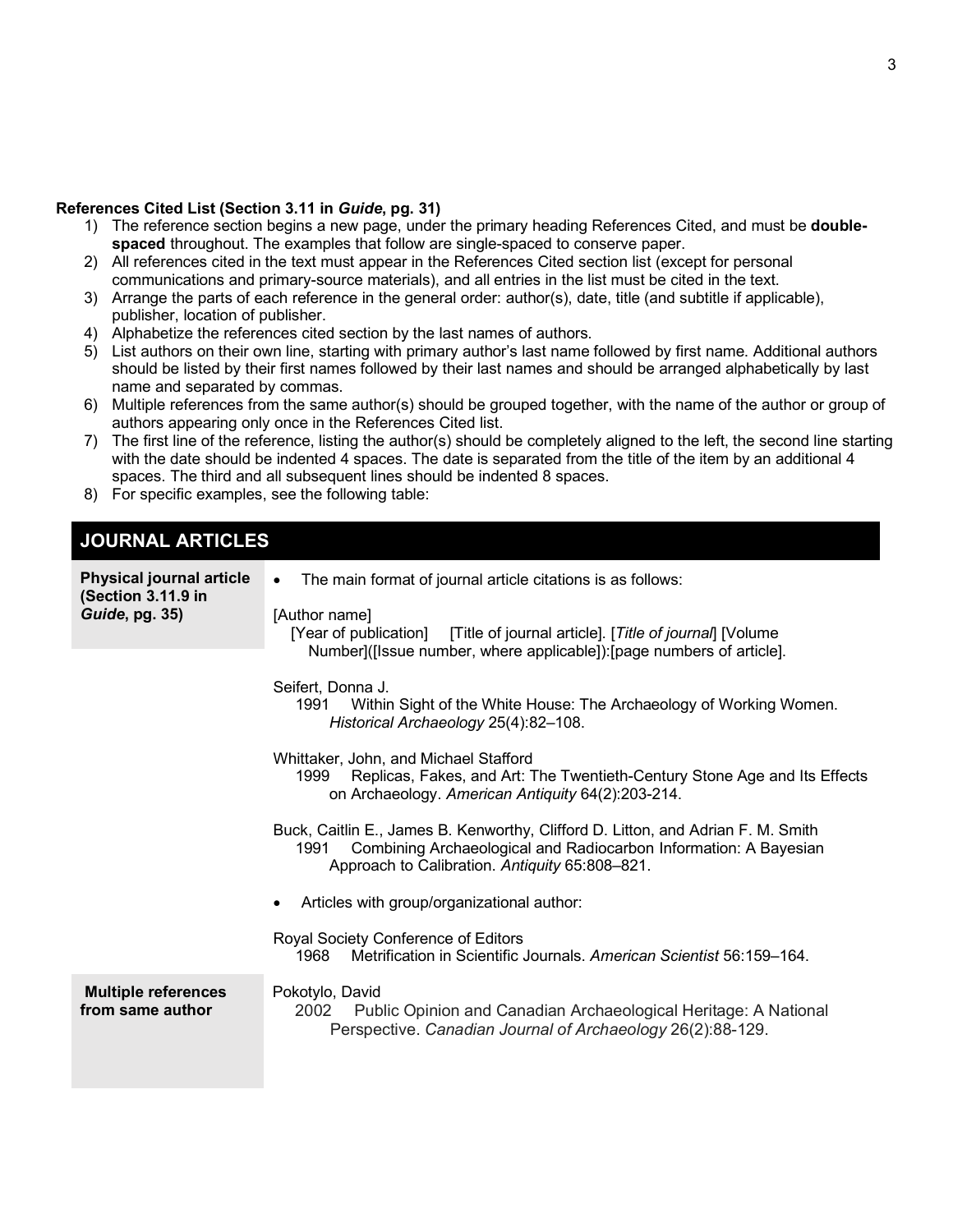University. *The SAA Archaeological Record* 7(3):14-18. Sadiq, Rehan, and Manuel J. Rodriguez 2004a Disinfection by-products (DBPs) in drinking water and predictive model for their occurrence: a review. *Science of The Total Environment* 321(1):21-46. 2004b Fuzzy synthetic evaluation of disinfection by-products—a risk-based indexing system. *Journal of Environmental Management* 73(1):1-13.  $\div$  Note: This same general format is used for all references with multiple works from the same author, not just for journal articles. **Online journal article (Section 3.11.23 in**  *Guide***, pg. 39)** • If there is also a print version and page numbers are known: Hamilakis, Yannis 2003 Iraq, Stewardship, and "The Record": An Ethical Crisis for Archaeology. *Public Archaeology* 3(2):104–111. DOI:10.1179/pua.2003.3.2.104, accessed August 12, 2016. • If online publication precedes print publication and page numbers are unknown: Gillings, Mark, and Joshua Pollard 2016 Making Megaliths: Shifting and Unstable Stones in the Neolithic of the Avebury Landscape. *Cambridge Archaeological Journal*. DOI:10.1017/S0959774316000330, accessed June 15, 2016. If publication is solely online and no print counterpart exists (aka born digital): Evans, Tim N. L. 2015 A Reassessment of Archaeological Grey Literature: Semantics and Paradoxes. *Internet Archaeology* 40. DOI:10.11141/ia.40.6, accessed

4

# **BOOKS, BOOK SECTIONS, & OTHER ITEMS**

| Book, single author<br>(Section 3.11.1 in<br>Guide, pg. 32)                                 | Elster, Jon<br>Nuts and Bolts for the Social Sciences. Cambridge University Press,<br>1989<br>New York.                                                                   |  |
|---------------------------------------------------------------------------------------------|---------------------------------------------------------------------------------------------------------------------------------------------------------------------------|--|
|                                                                                             |                                                                                                                                                                           |  |
| Book, multiple authors<br>(Section 3.11.2 in<br>Guide, pg. 32)                              | Hampton, David R., Charles E. Summer, and Ross A. Weber<br>Organizational Behavior and the Practice of Management. 3rd ed. Scott<br>1978<br>Foresman, Glenview, Illinois. |  |
|                                                                                             |                                                                                                                                                                           |  |
| <b>Edited or compiled</b><br>book (editor or<br>compiler as "author")<br>(Section 3.11.3 in | Dibble, Charles E. (editor)<br>1980 [sixteenth century]<br>Codice Xolotl. Universidad Autónoma de México,<br>México. D.F.                                                 |  |
| Guide, pg. 32)                                                                              | McHugh, William P. (editor)<br>The Teaching of Archaeology. Southern Illinois University Press,<br>1977<br>Carbondale.                                                    |  |

December 31, 2015.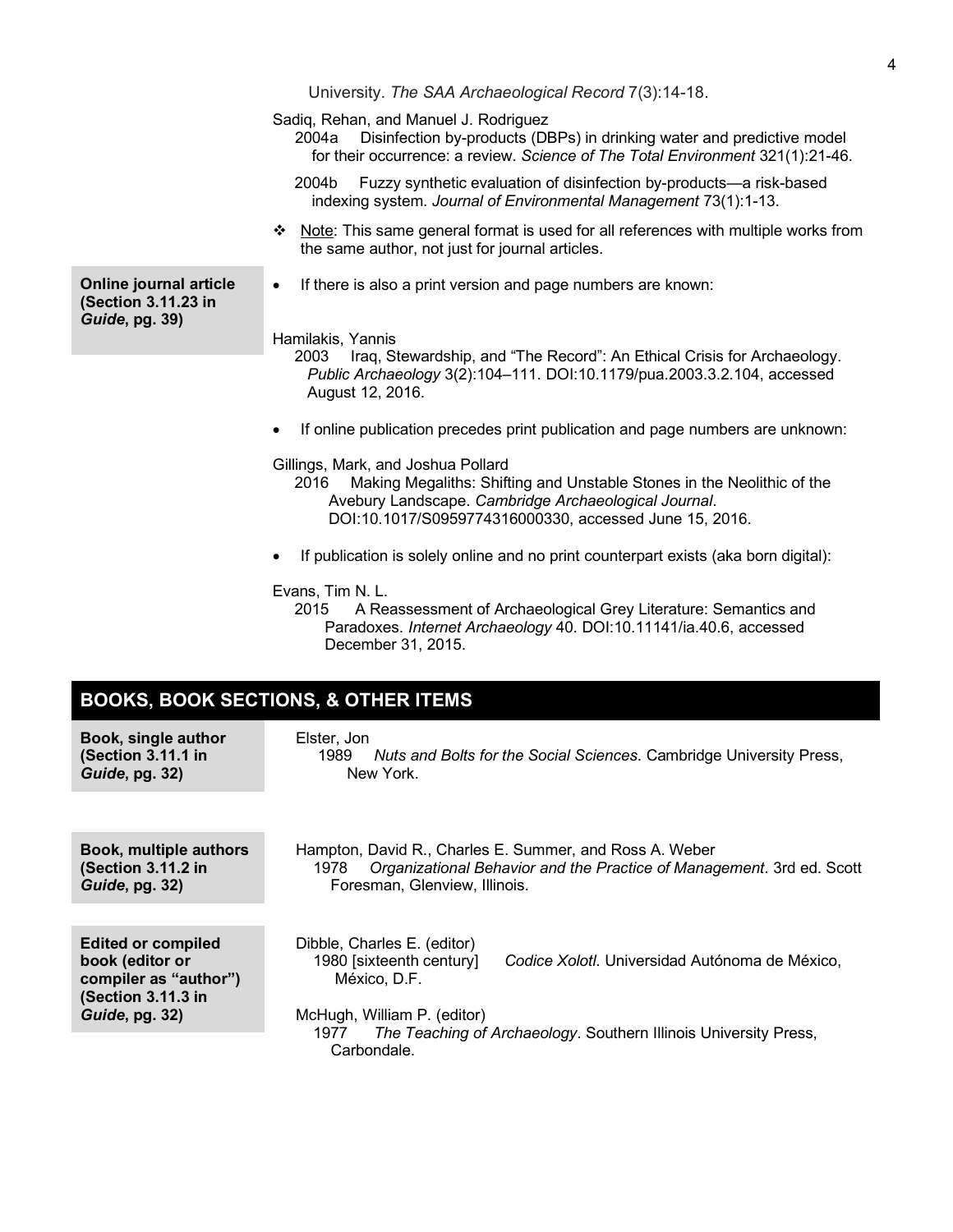| <b>Translated book</b><br>(Section 3.11.4 in<br>Guide, pg. 33)                           | Bonavia, Duccio<br>Mural Painting in Ancient Peru. Translated by Patricia J. Lyon. Indiana<br>1985<br>University Press, Bloomington.                                                                                                                                                               |
|------------------------------------------------------------------------------------------|----------------------------------------------------------------------------------------------------------------------------------------------------------------------------------------------------------------------------------------------------------------------------------------------------|
|                                                                                          |                                                                                                                                                                                                                                                                                                    |
| <b>Reissued or reprinted</b><br>book (Section 3.11.5 in<br>Guide, pg. 33)                | When it is desirable to indicate the original publication date of a book together with the<br>reissue or reprint date (see Subsection 3.4.14), the following format should be used.                                                                                                                |
|                                                                                          | Russell and Erwin Manufacturing Company<br>Illustrated Catalog of American Hardware of the Russell and Erwin<br>1980 [1865]<br>Manufacturing Company. Russell and Erwin Manufacturing Company, New<br>Britain, Connecticut. 1980 facsimile ed. Association for Preservation Technology,<br>Ottawa. |
|                                                                                          | Note: Corresponding citation in the text would be: (Russell and Erwin 1980)<br>❖<br>$[1865]$ ).                                                                                                                                                                                                    |
|                                                                                          | In cases where a century or less separates the original date of publication from the<br>reprint or reissue date, use this format:                                                                                                                                                                  |
|                                                                                          | Densmore, Frances<br>Chippewa Customs. Reprinted. Ross and Haines, Minneapolis. Originally<br>1970<br>published 1929, Bulletin No. 86, Bureau of American Ethnology, Smithsonian<br>Institution, Washington, DC.                                                                                   |
|                                                                                          | Note: The corresponding in-text citation would be (Densmore 1970).<br>❖                                                                                                                                                                                                                            |
| Book or other item, no<br>author (Section 3.11.6<br>in Guide, pg. 33)                    | <b>SCS Engineers</b><br>1986 A Survey of Household Hazardous Waste and Related Collection<br>Programs. SCS Engineers, Reston, Virginia.                                                                                                                                                            |
|                                                                                          | <b>US Government Printing Office</b><br>1967<br>Style Manual. US Government Printing Office, Washington, DC.                                                                                                                                                                                       |
| <b>Multivolume set</b><br>(Section 3.11.7 in<br>Guide, pg. 34)                           | Biggar, Henry P. (editor)<br>1929<br>The Works of Samuel de Champlain, Vol. III. Champlain Society,<br>Toronto.                                                                                                                                                                                    |
|                                                                                          | Thwaites, Reuben G. (editor)<br>1896-1901<br>The Jesuit Relations and Allied Documents. 73 vols. Burrows<br>Brothers, Cleveland, Ohio.                                                                                                                                                             |
|                                                                                          | Beals, Ralph L., and Joseph A. Hester, Jr.<br>Indian Land Use and Occupancy in California. 3 vols. Garland, New<br>1974<br>York.                                                                                                                                                                   |
|                                                                                          | ❖ Note: The name of the set is italicized, and the volume number follows, set off by a<br>comma, to specify reference to a single volume. The reference must be<br>unequivocal about whether a particular volume or the entire set is referenced, and<br>which volume in each case.                |
| <b>Titled</b><br>volume/monograph in<br>a series (Section in<br>3.11.8 in Guide, pg. 34) | Thomas, David H.<br>1983<br>The Archaeology of Monitor Valley: 2. Gatecliff Shelter. Anthropological<br>Papers of the American Museum of Natural History Vol. 59(1). American<br>Museum of Natural History, New York.                                                                              |

5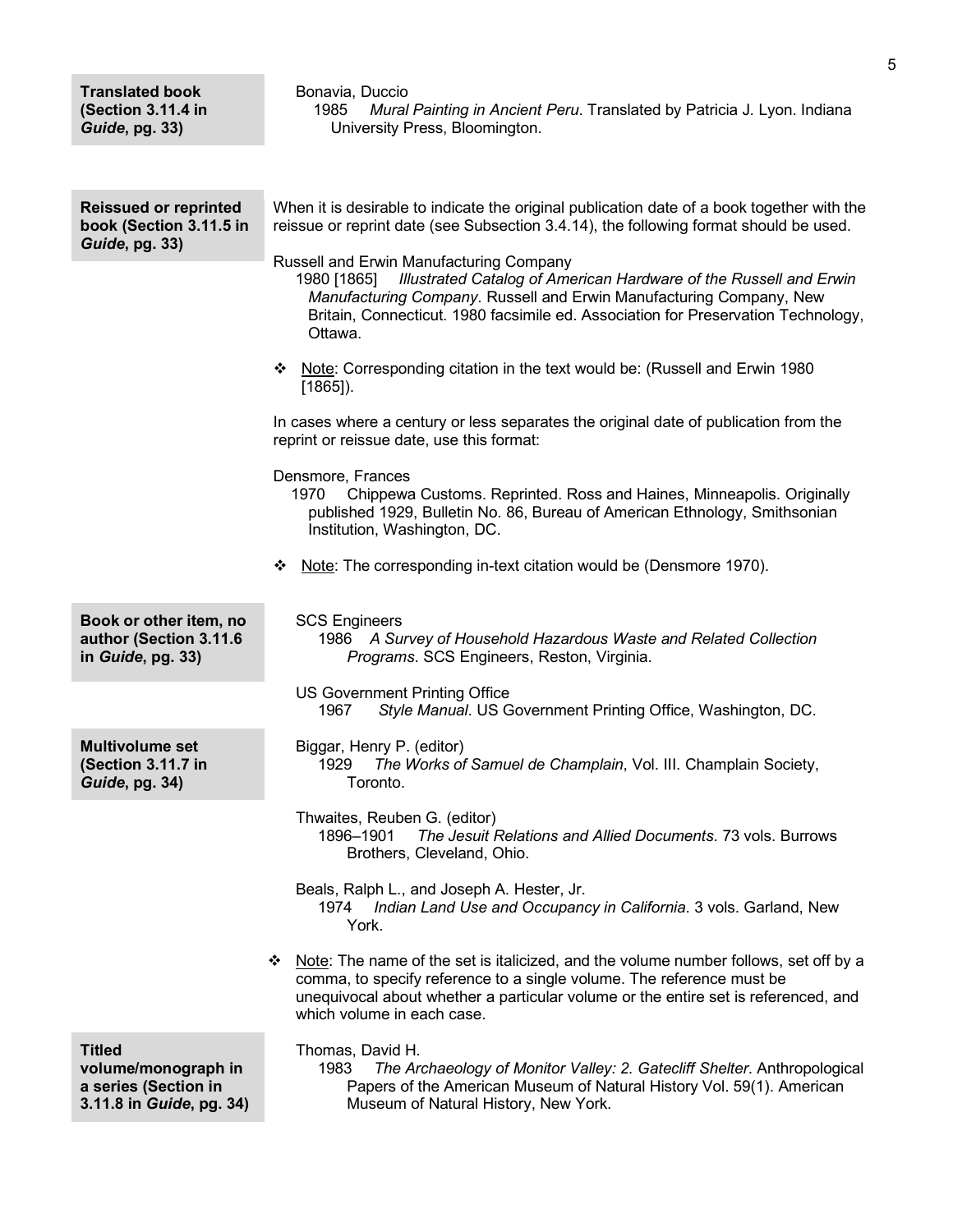|                                                                                        | Hack, John T.<br>1942 Prehistoric Coal Mining in the Jeddito Valley, Arizona. Papers of the<br>Peabody Museum of American Archaeology and Ethnology Vol. 35, Pt. 2.<br>Harvard University, Cambridge, Massachusetts.<br>Madsen, David B., and James F. O'Connell (editors)<br>Man and Environment in the Great Basin. SAA Papers No. 2. Society<br>1982<br>for American Archaeology, Washington, DC. |
|----------------------------------------------------------------------------------------|------------------------------------------------------------------------------------------------------------------------------------------------------------------------------------------------------------------------------------------------------------------------------------------------------------------------------------------------------------------------------------------------------|
|                                                                                        | Parsons, Jeffrey R.<br>Prehistoric Settlement Patterns in the Texcoco Region, Mexico. Memoirs<br>1971<br>No. 3. Museum of Anthropology, University of Michigan, Ann Arbor.                                                                                                                                                                                                                           |
|                                                                                        | ❖ Note: Italicize the title of the volume/monograph and list the series name, publisher,<br>and place of publication in the format given above. Note that in the first two<br>examples no comma precedes "Vol." because these examples are not volumes in<br>the true sense (as in Subsection 3.11.7 above), but rather are distinct numbered<br>monographs in a series (not a set).                 |
| <b>Chapter in edited book</b><br>or monograph (Section<br>3.11.13 in Guide, pg.<br>36) | Manzanilla, Linda<br>The Emergence of Complex Urban Societies in Central Mexico: The Case<br>1999<br>of Teotihuacan. In Archaeology in Latin America, edited by Gustavo G. Politis and<br>Benjamin Alberti, pp. 93-129. Routledge, London.                                                                                                                                                           |
|                                                                                        |                                                                                                                                                                                                                                                                                                                                                                                                      |
| <b>Chapter in edited</b><br>volume in a series<br>(Section 3.11.14 in<br>Guide, pg.36) | Heidenreich, Conrad E.<br>Huron. In Northeast, edited by Bruce G. Trigger, pp. 368-388.<br>1978<br>Handbook of North American Indians, Vol. 15, William C. Sturtevant,<br>general editor, Smithsonian Institution, Washington, DC.                                                                                                                                                                   |
|                                                                                        | Kohl, Philip L.<br>The Use and Abuse of World Systems Theory: The Case of the Pristine<br>1987<br>West Asian State. In Advances in Archaeological Method and Theory, Vol.<br>11, edited by M. B. Schiffer, pp. 1-35. Academic Press, San Diego.                                                                                                                                                      |
|                                                                                        | ❖ Note: When the volumes are individually titled, the volume title is italicized;<br>otherwise, the series name is italicized. The editor's name follows the volume<br>title or series name and volume number and is followed by the inclusive page<br>numbers.                                                                                                                                      |
|                                                                                        |                                                                                                                                                                                                                                                                                                                                                                                                      |
| <b>WEB DOCUMENTS</b>                                                                   |                                                                                                                                                                                                                                                                                                                                                                                                      |
| Web pages, electronic<br>documents, and blogs<br>(Section 3.11.22 in<br>Guide, pg. 39) | Use the following format to reference web pages and electronic documents:<br>$\bullet$<br>Glascock, Michael D.<br>Archaeometry Laboratory at MURR. Electronic document,<br>2001                                                                                                                                                                                                                      |
|                                                                                        | http://archaeometry.missouri.edu/index.html, accessed April 12, 2016.                                                                                                                                                                                                                                                                                                                                |

Northwest Research Obsidian Studies Laboratory 2001 XRF Information. Electronic document, http://www.obsidianlab.com, accessed April 12, 2010.

Watkins, Joe 2016 Past Imperfect. The Dirt (blog), January 28, 2016.